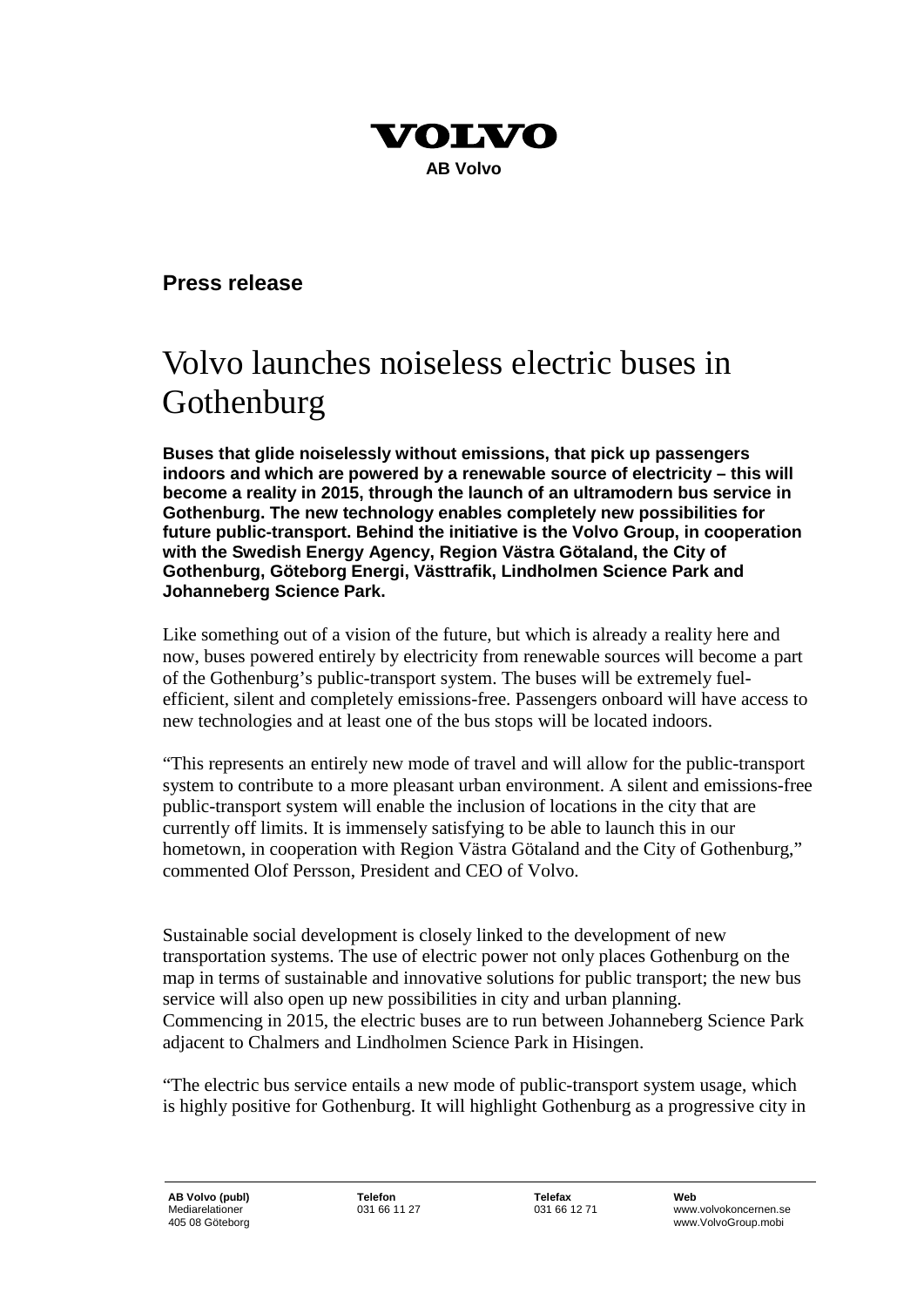# **VOLVO**

terms of city planning. This is also in line with our prioritized objective of having Gothenburg reduce its climate impact to become a climate-neutral city, and of increasing sustainable travel," explains Anneli Hulthén (Social Democrat), Chairman of the Municipal Board.

In addition to the electric buses, the cooperation also includes the creation and trial runs of new bus-stop solutions, traffic-routing systems, safety concepts, energy supply and business models.

The hope is that the project, known as ElectriCity, will attract more commuters to use public transport. This is also expected to clear the way for more, attractive publictransport solutions in the Västra Götaland region.

#### **About ElectriCity**

The new electric bus-service initiative was launched by the Volvo Group in cooperation with the Swedish Energy Agency, Region Västra Götaland, the City of Gothenburg, Göteborg Energi, Västtrafik, Lindholmen Science Park, and Johanneberg Science Park.

The project will be presented at a press meeting on June 17 between 12:00 p.m. and 1:00 p.m. at Hotell Eggers in Gothenburg, and will be attended by Olof Persson, the President and CEO of Volvo, Anneli Hulthén, Chairman of the Municipal Board and Gert-Inge Andersson, chairman of the Regional board of Västra Götaland.

*June 17, 2013*

*Journalists wishing to have further information, please contact Kina Wileke at + 46 (0)31 – 66 12 32 alt. +46 (0)76 553 72 29*

For more stories from the Volvo Group, please visi[t http://www.volvogroup.com/globalnews.](http://www.volvogroup.com/globalnews)

The Volvo Group is one of the world's leading manufacturers of trucks, buses and construction equipment, and drive systems for marine and industrial applications. The Group also provides complete solutions for financing and service. The Volvo Group employs about 115,000 people and has production facilities in 19 countries and sells its products in more than 190 markets. In 2012, annual sales of the Volvo Group amounted to approximately SEK 304 billion. Volvo shares are listed on OMX Nordic Exchange Stockholm. For more information, please visit www.volvogroup.com or www.volvogroup.mobi if you are using a mobile phone.